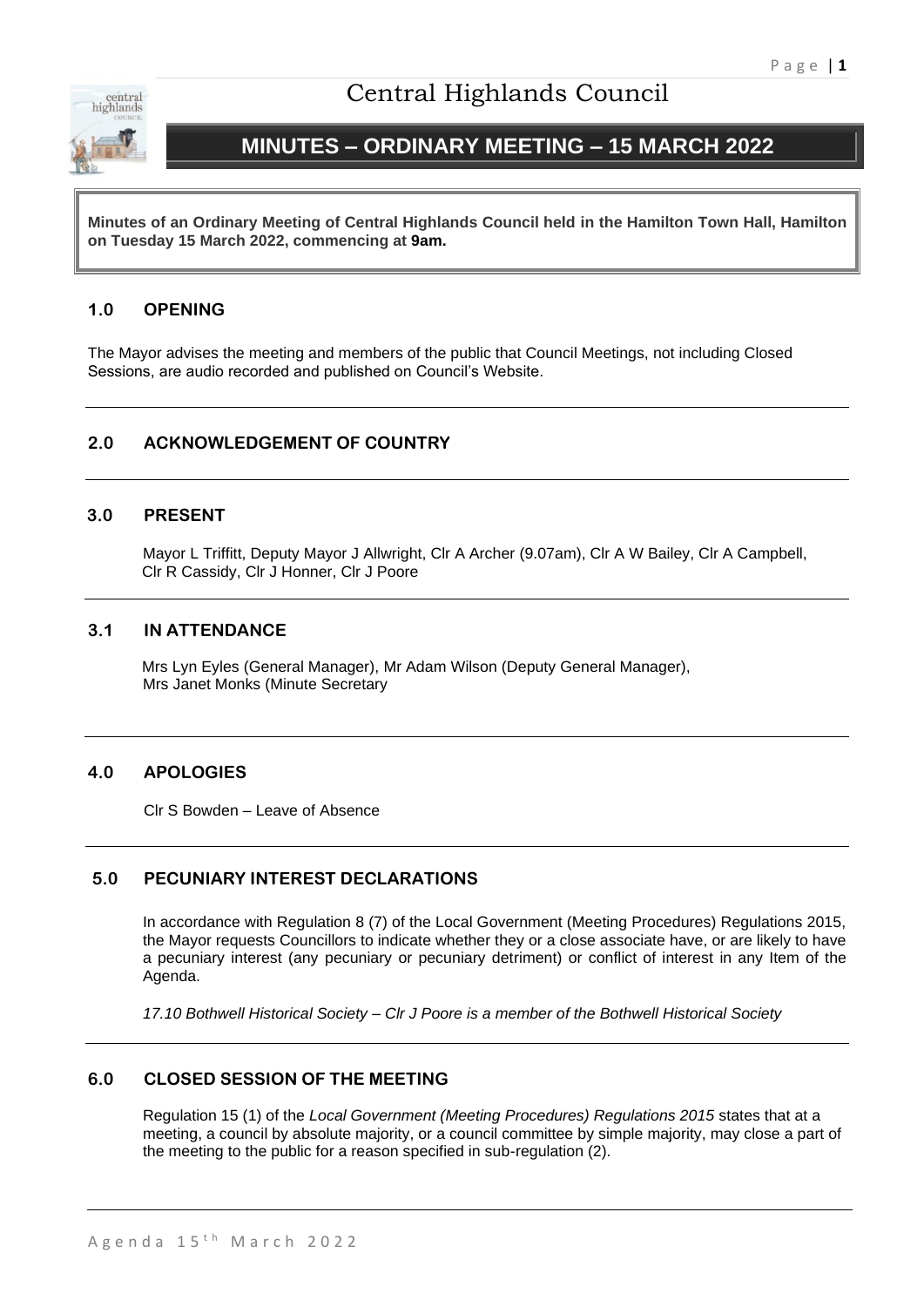As per *Regulation 15 (1) of the Local Government (Meeting Procedures) Regulations 2015*, this motion requires an absolute majority

#### **Moved:** CIr A Campbell **Seconded**: CIr J Honner

**THAT** pursuant to *Regulation 15 (1) of the Local Government (Meeting Procedures) Regulations 2015*, Council, by absolute majority, close the meeting to the public to consider the following matters in Closed Session

| <b>Item</b><br><b>Number</b> | <b>Matter</b>                                                                                                       | <b>Local Government (Meeting Procedures)</b><br><b>Regulations 2015</b>                                                                                                                                                                                                                                                   |
|------------------------------|---------------------------------------------------------------------------------------------------------------------|---------------------------------------------------------------------------------------------------------------------------------------------------------------------------------------------------------------------------------------------------------------------------------------------------------------------------|
| 1                            | Confirmation of the Minutes of the<br>Closed Session of the Ordinary Meeting<br>of Council held on 15 February 2022 | Regulation 15 $(2)(g)$ – information of a personal<br>and confidential nature or information provided<br>to Council on the condition it is kept confidential                                                                                                                                                              |
| 2                            | <b>Confidential Report</b>                                                                                          | Regulation 15 $(2)(g)$ – information of a personal<br>and confidential nature or information provided<br>to Council on the condition it is kept confidential                                                                                                                                                              |
| 3                            | Tenders - Gravel Crushing                                                                                           | Regulation 15 $(2)(d)$ – contracts and tenders, for<br>the supply of goods and services and their<br>terms, conditions, approval and renewal                                                                                                                                                                              |
| 4                            | Legal Opinion                                                                                                       | Regulation 15 $(2)(g)$ – information of a personal<br>and confidential nature or information provided<br>to Council on the condition it is kept confidential                                                                                                                                                              |
| 5                            | Consideration of Matters for Disclosure<br>to the Public                                                            | Regulation 15 (8) - While in a closed meeting,<br>the Council, or Council Committee, is to consider<br>whether any discussions, decisions, reports or<br>documents relating to that closed meeting are to<br>be kept confidential or released to the public,<br>taking into account privacy and confidentiality<br>issues |

#### **CARRIED**

## **FOR the Motion**

Mayor L Triffitt, Deputy Mayor J Allwright, Clr A Archer, Clr A Bailey, Clr A Campbell, Clr R Cassidy, Clr J Honner, Clr J Poore

## **6.1 MOTION OUT OF CLOSED SESSION**

**Moved:** Clr J Honner **Seconded:** Clr R Cassidy

## **THAT** the Council:

- (1) Having met and dealt with its business formally move out of the closed session; and
- (2) Resolved to report that it has determined the following: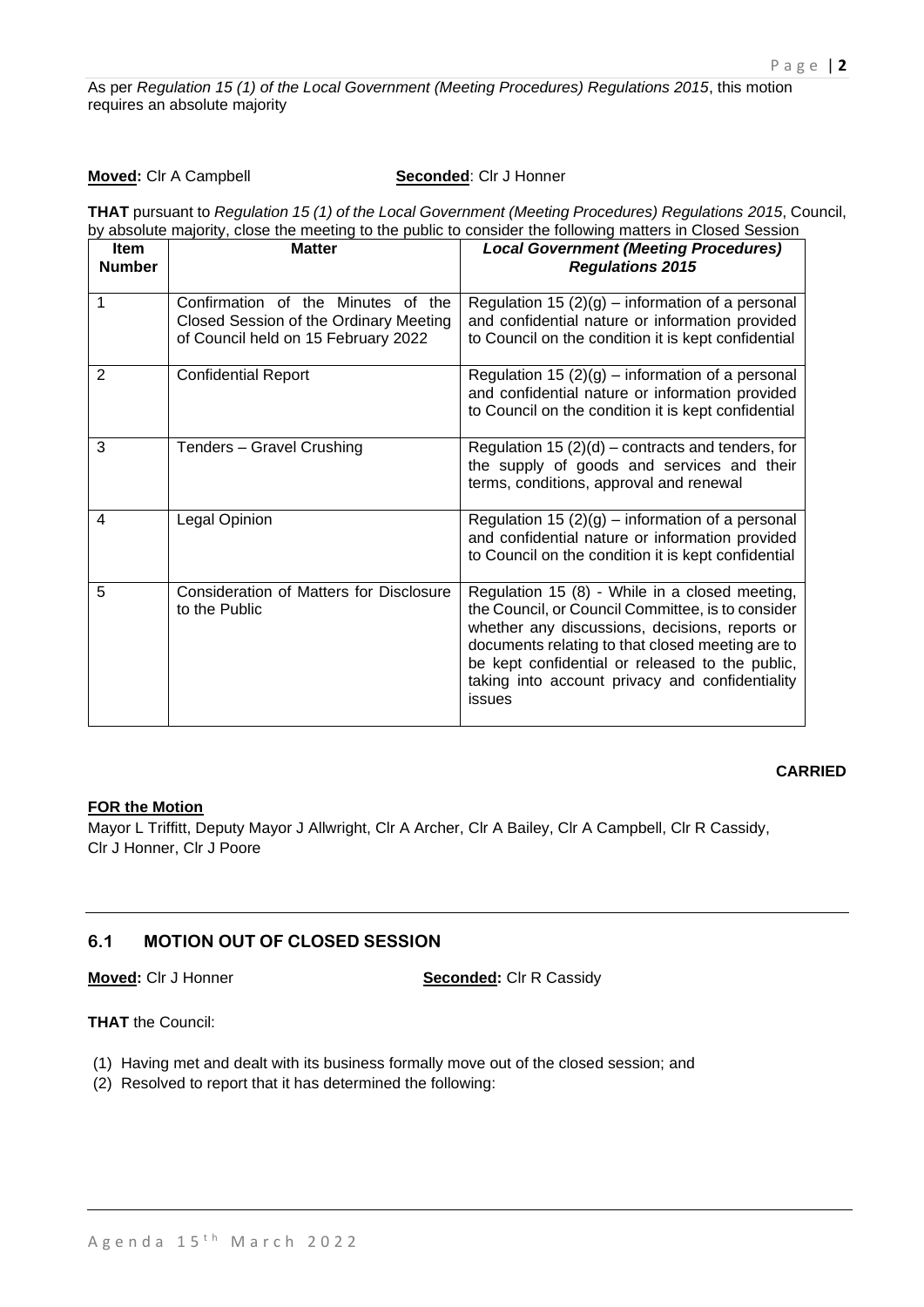| <b>Item</b><br><b>Number</b> | <b>Matter</b>                                                                                                       | <b>Outcome</b>                                                                                                 |
|------------------------------|---------------------------------------------------------------------------------------------------------------------|----------------------------------------------------------------------------------------------------------------|
|                              | Confirmation of the Minutes of the Closed<br>Session of the Ordinary Meeting of Council<br>held on 15 February 2022 | Minutes of the Closed Session of the<br>Ordinary Meeting of Council held on 15<br>February 2022 were confirmed |
| $\mathbf{2}$                 | <b>Confidential Report</b>                                                                                          | Council noted the report                                                                                       |
| 3                            | Tenders - Gravel Crushing                                                                                           | Council<br>the<br>from<br>tender<br>accepted<br><b>Fieldwicks Crushing Pty Ltd</b>                             |
| 4                            | Legal Opinion                                                                                                       | Council noted the legal advice received                                                                        |
| 5                            | Consideration of Matters for Disclosure to the<br><b>Public</b>                                                     | Matters were considered                                                                                        |

## **CARRIED**

## **FOR the Motion**

Mayor L Triffitt, Deputy Mayor J Allwright, Clr A Archer, Clr A Bailey, Clr A Campbell, Clr R Cassidy, Clr J Honner, Clr J Poore

## **OPEN MEETING TO PUBLIC**

Due to COVID-19 a limit of 4 members of the public, at any one time will be applied.

## **7.0 DEPUTATIONS**

| 10.15-10.30 | Anthony McConnon – update to Council - apology                                                                                          |
|-------------|-----------------------------------------------------------------------------------------------------------------------------------------|
| 10.30-10.45 | Josie Kelman – Clyde River – arrived at 10.25                                                                                           |
| 10.45-11.00 | Yvonne Miller – Hamilton Show Society – Hall of Industries – arrived at 10.40<br>Jack Beatie – Hamilton Show Society – arrived at 10.45 |

## **7.1 PUBLIC QUESTION TIME**

## **8.0 MAYORAL COMMITMENTS**

11 February 2022 to 9 March 2022

| 15 February 2022 | Ordinary Meeting of Council - Bothwell                                          |
|------------------|---------------------------------------------------------------------------------|
| 17 February 2022 | Vietnam Veterans Retreat - Official Opening                                     |
| 22 February 2022 | Bothwell ILU Meeting and interviews                                             |
| 02 Marsh 2022    | <b>States Grants Commission Hearings</b>                                        |
| 03 March 2022    | Opening of Maude Poynter Exhibition, Visitor Centre, Bothwell                   |
| 05 March 2022    | Opening of the Hall of Industries - Hamilton Show                               |
| 05 March 2022    | Morning Tea with Her Excellency the Honourable Barbara Baker AC and dignitaries |
| 07 March 2022    | Speaker at The International Women's Day - New Norfolk                          |
| 07 March 2022    | Breakfast meeting with the Leader of the Opposition Rebecca White MP            |
| 08 March 2022    | Bothwell Bicentennial Workforce Group Meeting                                   |
| 09 March 2022    | Australia Day Awards Presentation, Bothwell                                     |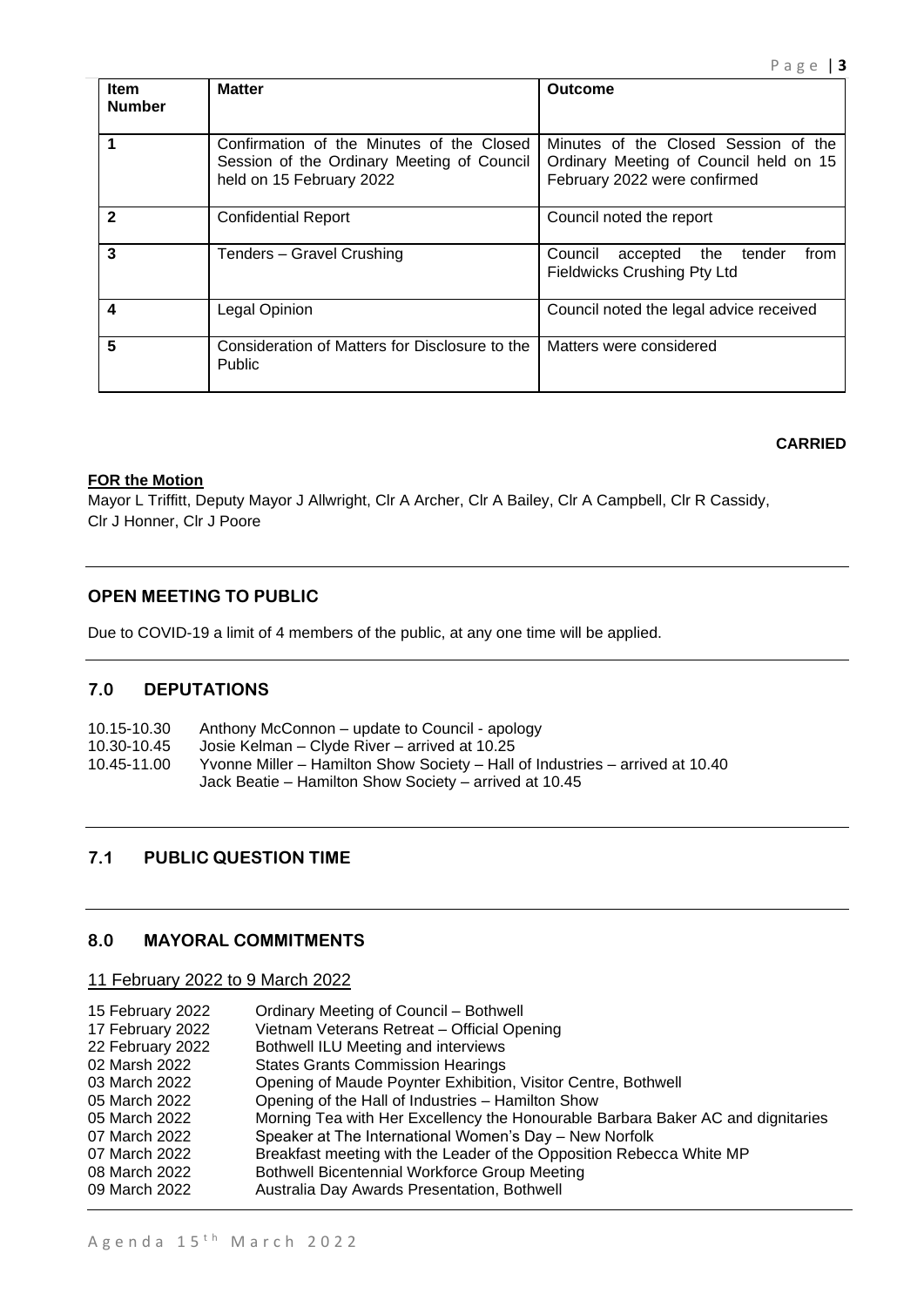- Business of Council x 9
- Ratepayer and community members communications x 14
- Elected Members communications x 8
- Central Highlands Council Management communications x 3

## **8.1 COUNCILLOR COMMITMENTS**

## *Deputy Mayor J Allwright*

| Ordinary Meeting of Council - Bothwell      |
|---------------------------------------------|
| Bushwatch - Westerway                       |
| Audit Panel, Hamilton                       |
| Waste Committee, Bothwell                   |
| Australia Day Awards Presentation, Bothwell |
|                                             |

*Clr A Archer*

Ordinary Meeting of Council – Bothwell

#### *Clr A Bailey*

| 15 February 2022 | Ordinary Meeting of Council - Bothwell      |
|------------------|---------------------------------------------|
| 22 February 2022 | Bothwell ILU Meeting and interviews         |
| 28 February 2022 | Audit Panel Meeting, Hamilton               |
| 09 March 2022    | Australia Day Awards Presentation, Bothwell |

#### *Clr A Campbell*

| 10 February 2022 | Clyde Water Trust Meeting, Bothwell                           |
|------------------|---------------------------------------------------------------|
| 15 February 2022 | Ordinary Meeting of Council - Bothwell                        |
| 28 February 2022 | Audit Panel Meeting, Hamilton                                 |
| 03 March 2022    | Opening of Maude Poynter Exhibition, Visitor Centre, Bothwell |
| 08 March 2022    | <b>Bothwell Bicentennial Workforce Group Meeting</b>          |
| 09 March 2022    | Australia Day Awards Presentation, Bothwell                   |
|                  |                                                               |

## *Clr R Cassidy*

15 February 2022 Ordinary Meeting of Council – Bothwell

## *Clr J Honner*

| Central Highlands Shackowners Association Meeting, Miena |
|----------------------------------------------------------|
|                                                          |

#### *Clr J Poore*

15 February 2022 Ordinary Meeting of Council – Bothwell 02 March 2022 Waste Committee, Bothwell

## **STATUS REPORT COUNCILLORS**

## **8.2 GENERAL MANAGER'S COMMITMENTS**

| <b>Council Meeting</b>                       |
|----------------------------------------------|
| <b>Bothwell ILU Meeting</b>                  |
| <b>State Grants Commission Teams Meeting</b> |
| <b>CBA Cyber Security Webinar</b>            |
| <b>Audit Panel Meeting</b>                   |
| Meeting Fae Robinson                         |
| <b>Grants Commission Hearing via Teams</b>   |
|                                              |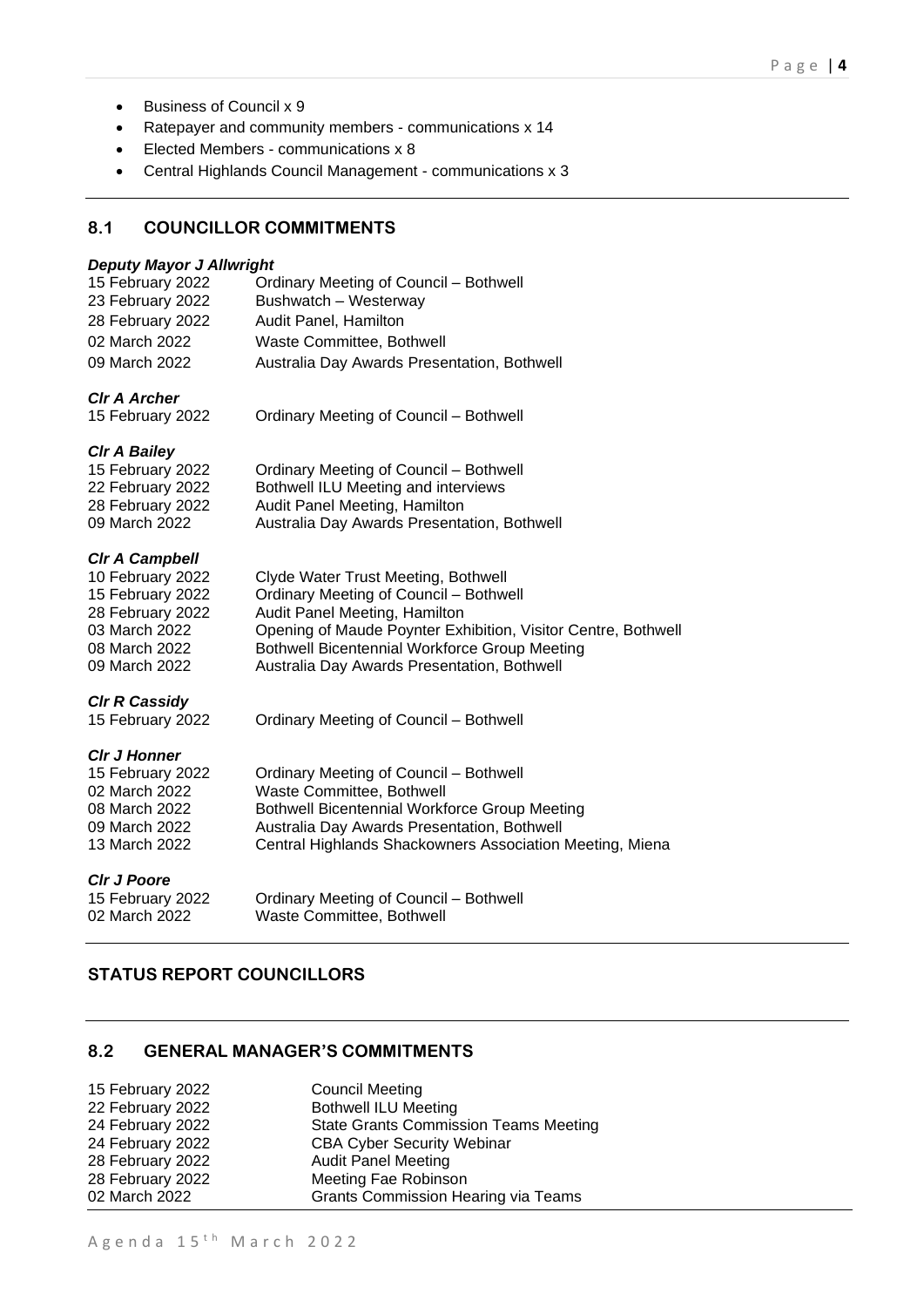| 07 March 2022 | Izaak de Winter Internal Review             |
|---------------|---------------------------------------------|
| 08 March 2022 | Bothwell Bicentennial Working Group meeting |
| 09 March 2022 | <b>Aust Day Presentations</b>               |
| 10 March 2022 | Citizenship Ceremony Miena                  |

## **8.3 DEPUTY GENERAL MANAGER'S COMMITMENTS**

| MAGIQ Documents 8.8 upgrade meeting<br>Central Highlands Council internal audit dates<br>UTS presentation #1 - Local government: game changers in chronic disease<br>prevention |
|---------------------------------------------------------------------------------------------------------------------------------------------------------------------------------|
| <b>Audit Panel meeting</b>                                                                                                                                                      |
| <b>MAV Insurance Best Practice Forum</b>                                                                                                                                        |
| State Grants Commission - 2022 Southern Hearings                                                                                                                                |
| Spirit Super meeting                                                                                                                                                            |
| LG Professionals Tas: HR Special Interest Group meeting                                                                                                                         |
| Central Highlands Council internal audit meeting                                                                                                                                |
| <b>Bothwell Bi-Centenary Working Group</b>                                                                                                                                      |
| MAGIQ Documents V8.8 Overview Training                                                                                                                                          |
|                                                                                                                                                                                 |

## **9.0 NOTIFICATION OF COUNCIL WORKSHOPS HELD**

Nil

## **9.1 FUTURE WORKSHOPS**

iPad/IT Workshop – May 2022 - date to be confirmed

## **10.0 MAYORAL ANNOUNCEMENTS**

Mayor Triffitt attended the official opening of the Vietnams Veterans Retreat at Dago Point, Lake Sorell Interlaken on 17th February. Mayor Triffitt tabled a 'Certificate of Appreciation' from Terry Row JP, State President in recognition of Council's generous support towards establishment of the retreat.

*Mr G Rogers Manager DES attended the meeting at 10.13*

## **11.0 MINUTES**

## **11.1 RECEIVAL DRAFT MINUTES ORDINARY MEETING 15th FEBRUARY 2022**

**Moved:** Clr J Honner **Seconded:** Clr J Poore

**THAT** the Draft Minutes of the Ordinary Meeting of Council held on Tuesday 15<sup>th</sup> February 2022 be received.

#### **CARRIED**

#### **FOR the Motion**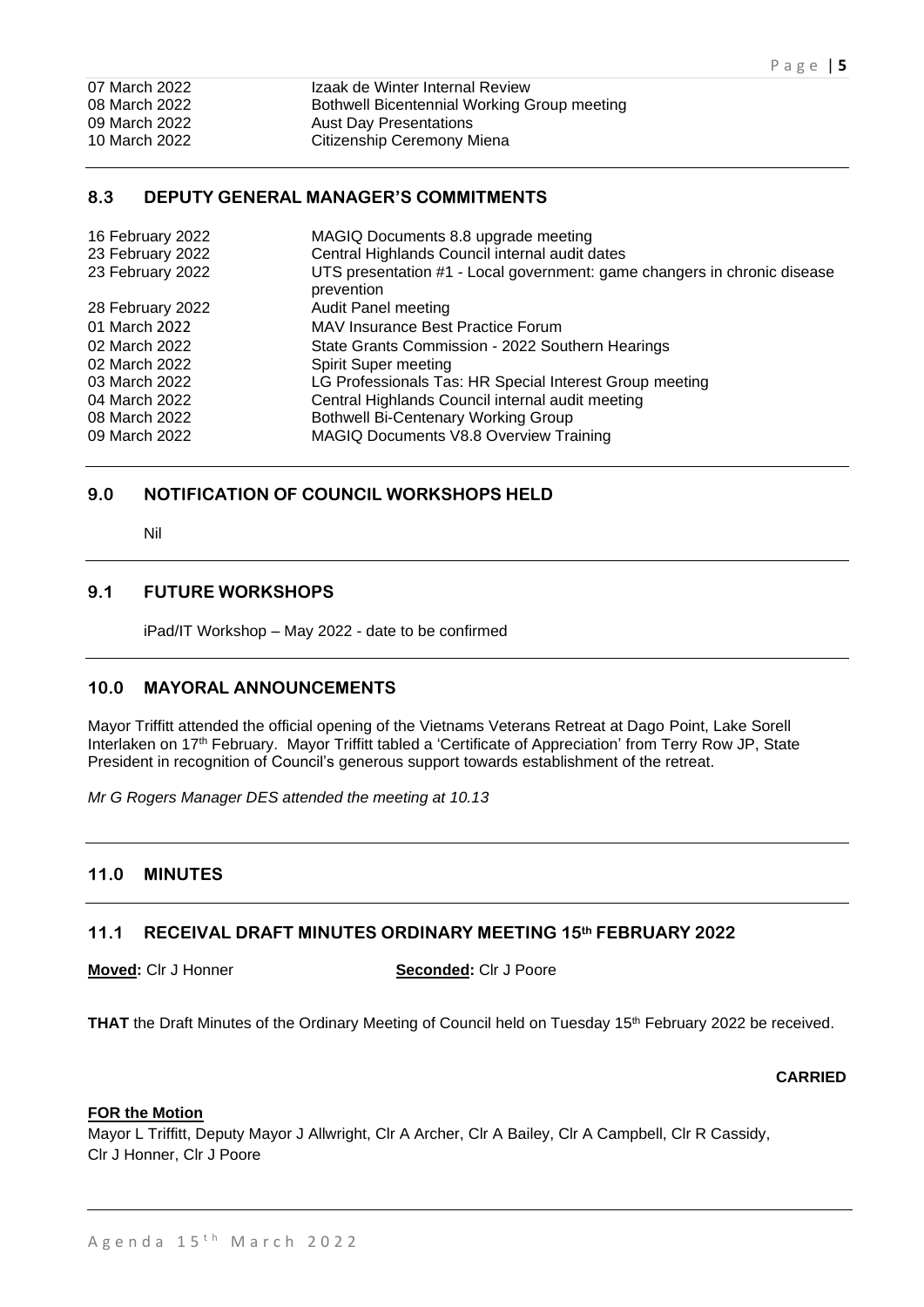## **11.2 CONFIRMATION OF DRAFT MINUTES ORDINARY MEETING 15th FEBRUARY 2022**

**Moved:** Clr A Campbell **Seconded:** Clr A Bailey

**THAT** the Draft Minutes of the Ordinary Meeting of Council held on Tuesday 15<sup>th</sup> February 2022 be confirmed.

#### **CARRIED**

#### **FOR the Motion**

Mayor L Triffitt, Deputy Mayor J Allwright, Clr A Archer, Clr A Bailey, Clr A Campbell, Clr R Cassidy, Clr J Honner, Clr J Poore

## **11.3 RECEIVAL DRAFT MINUTES ILU 22ND FEBRUARY 2022**

**Moved:** Clr A Bailey **Seconded:** Clr J Honner

**THAT** the Draft Minutes of the Independent Living Units Committee Meeting held on Tuesday 22<sup>nd</sup> February 2022 be received.

**CARRIED**

## **FOR the Motion**

Mayor L Triffitt, Deputy Mayor J Allwright, Clr A Archer, Clr A Bailey, Clr A Campbell, Clr R Cassidy, Clr J Honner, Clr J Poore

## **11.4 RECEIVAL DRAFT MINUTES AUDIT PANEL 28th FEBRUARY 2022**

**Moved:** Deputy Mayor J Allwright **Seconded:** Clr R Cassidy

**THAT** the Draft Minutes of the Audit Panel Meeting held on Tuesday 28<sup>th</sup> February 2022 be received

## **CARRIED**

#### **FOR the Motion**

Mayor L Triffitt, Deputy Mayor J Allwright, Clr A Archer, Clr A Bailey, Clr A Campbell, Clr R Cassidy, Clr J Honner, Clr J Poore

## **11.5 RECEIVAL DRAFT MINUTES WASTE COMMITTEE MEETING 2ND MARCH 2022**

**Moved:** Clr J Poore **Seconded:** Clr J Honner

**THAT** the Draft Minutes of the Waste Committee Meeting held on Wednesday 2<sup>nd</sup> March 2022 be received

## **CARRIED**

#### **FOR the Motion**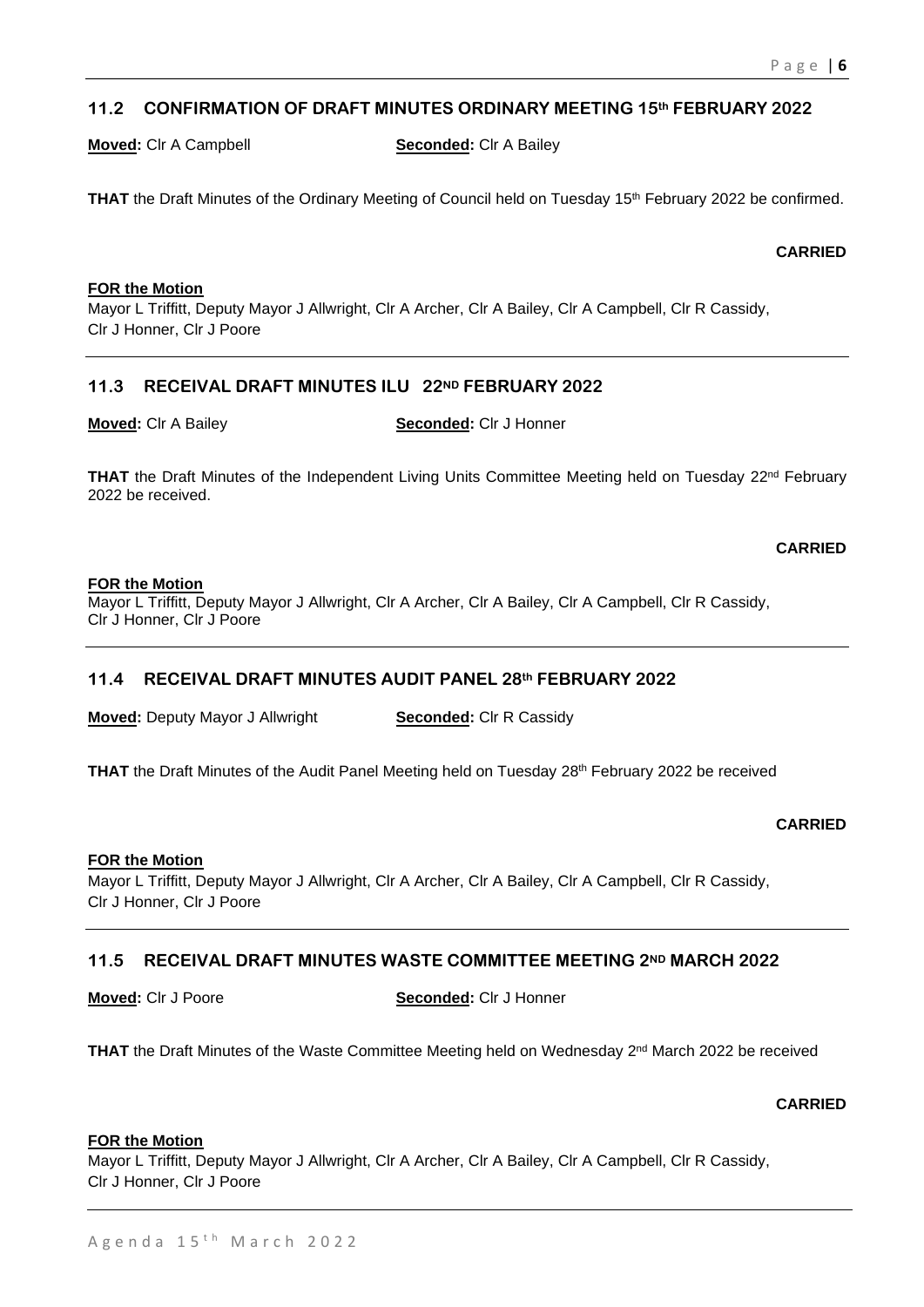## **12.0 BUSINESS ARISING:**

- 10.0 Anthony McConnon attending Council Meeting
- 15.4 DES Manager Progressing
- 15.2 Consultant Planner progressing
- 15.3 Deferred to March meeting
- 15.6 DES Manager Progressing
- 15.7 General Manager obtaining legal advice
- 15.9 Correspondence sent by Deputy GM
- 16.1 Work schedule updated
- 16.3 Policy on website
- 16.4 Correspondence forwarded
- 17.2 Donation made
- 17.4 Correspondence sent by Deputy GM
- 17.5 LGAT advised of Council's decision
- 17.6 Invitations sent by Katrina
- 17.8 Correspondence forwarded by GM
- 17.9 Correspondence forwarded by GM
- 17.10 Correspondence forwarded by Deputy GM
- 18.1 Correspondence sent by GM & Josie Kelman attending meeting<br>18.2 DES Manager to organise
- DES Manager to organise
- 18.3 New phones ordered
- 18.4 Deputy GM preparing PD

## **13.0 DERWENT CATCHMENT PROJECT REPORT**

## **Moved:** Clr J Honner **Seconded:** Clr A Archer

**THAT** the Derwent Catchment Project Monthly Report be received. See Attachments. Page 31

## **CARRIED**

#### **FOR the Motion**

Mayor L Triffitt, Deputy Mayor J Allwright, Clr A Archer, Clr A Bailey, Clr A Campbell, Clr R Cassidy, Clr J Honner, Clr J Poore

## **14.0 FINANCE REPORT**

**Moved:** Clr J Poore **Seconded:** Clr R Cassidy

**THAT** the Finance Reports be received.

## **CARRIED**

## **FOR the Motion**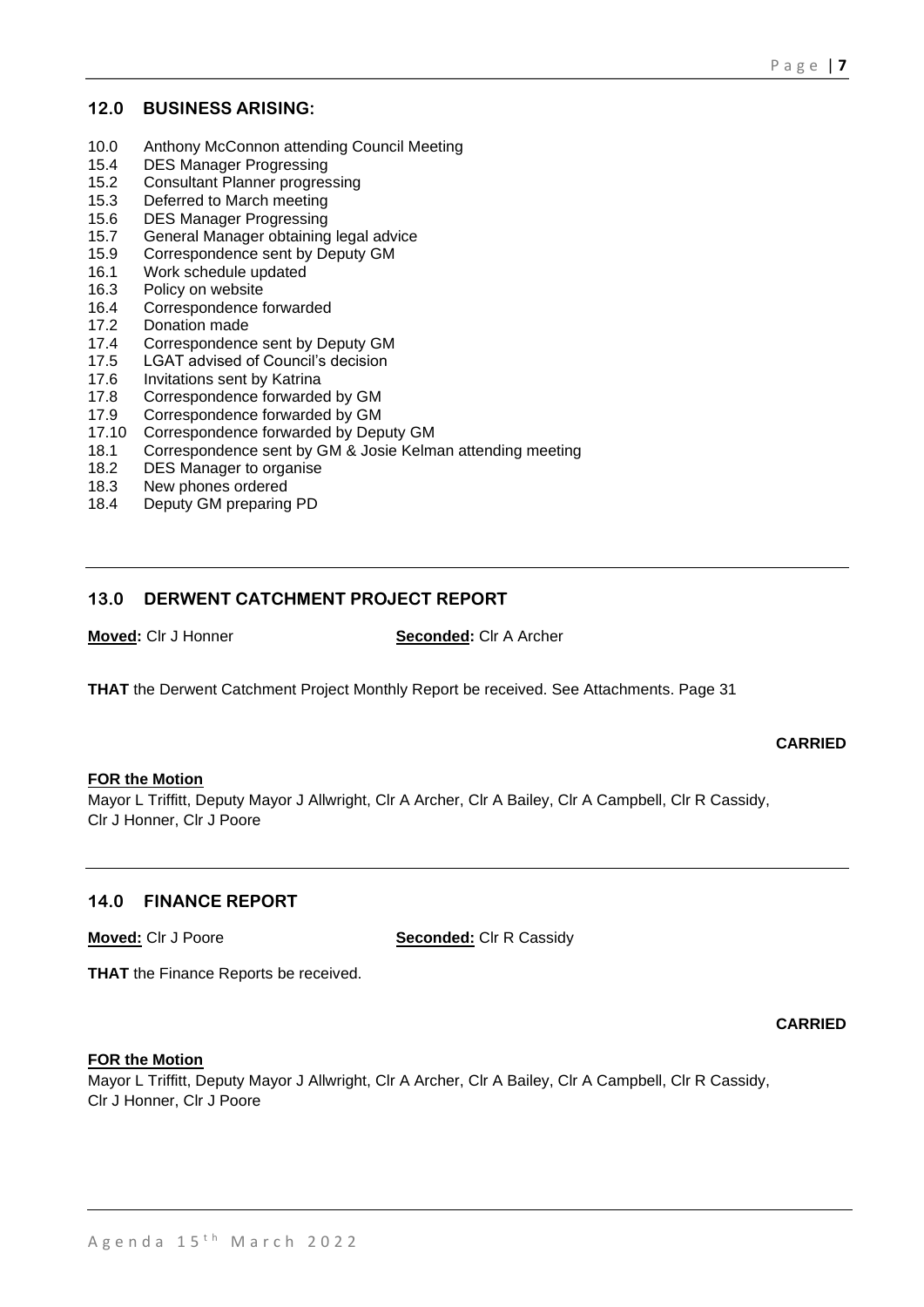## A g e n d a  $15<sup>th</sup>$  M a r c h  $2022$

## **15.0 DEVELOPMENT & ENVIRONMENTAL SERVICES**

In accordance with Regulation 25(1) of the Local Government (Meeting Procedures) Regulations 2015, the Mayor advises that the Council intends to act as a Planning Authority under the Land Use Planning and Approvals Act 1993, to deal with the following items:

**Moved:** Clr J Honner **Seconded:** Clr J Poore

**THAT** the Development & Environmental Services Report be received.

**CARRIED**

#### **FOR the Motion**

Mayor L Triffitt, Deputy Mayor J Allwright, Clr A Archer, Clr A Bailey, Clr A Campbell, Clr R Cassidy, Clr J Honner, Clr J Poore

## **15.1 SOUTHERN TASMANIAN COUNCILS' AUTHORITY / REGIONAL CLIMATE CHANGE INITIATIVE – DRAFT REGIONAL STRATEGY**

**Moved:** Clr J Poore **Seconded:** Clr J Honner

**THAT** Councillors provide their comments on the draft Regional Strategy – Adapting to a Changing Tasmanian Coastline to the General Manager by Friday the 25 March 2022 so that a Council can provide comments to the Southern Tasmanian Councils Authority.

#### **FOR the Motion**

Mayor L Triffitt, Deputy Mayor J Allwright, Clr A Archer, Clr A Bailey, Clr A Campbell, Clr R Cassidy, Clr J Honner, Clr J Poore

## **15.2 CENTRAL HIGHLANDS DRAFT LOCAL PROVISIONS SCHEDULE**

#### **Motion 1**

**Moved:** Deputy Mayor J Allwright **Seconded:** Clr A Campbell

**THAT** (Pending receipt of quotes and timeframes from suitably qualified agricultural consultants to undertake a review of the allocation of the Rural and Agriculture zones.)

#### **CARRIED 7/1**

Mayor L Triffitt, Deputy Mayor J Allwright, Clr A Archer, Clr A Bailey, Clr A Campbell, Clr J Honner, Clr J Poore **AGAINST the Motion**

Clr R Cassidy

**FOR the Motion**

**Motion 2**

**Moved:** Clr R Cassidy **Seconded:** Clr A Archer

**THAT** Council request an extension of four months to allow for a review of the allocation of the Rural and Agriculture zones to be carried out by suitably qualified agricultural consultant.

**CARRIED 7/1**

**CARRIED**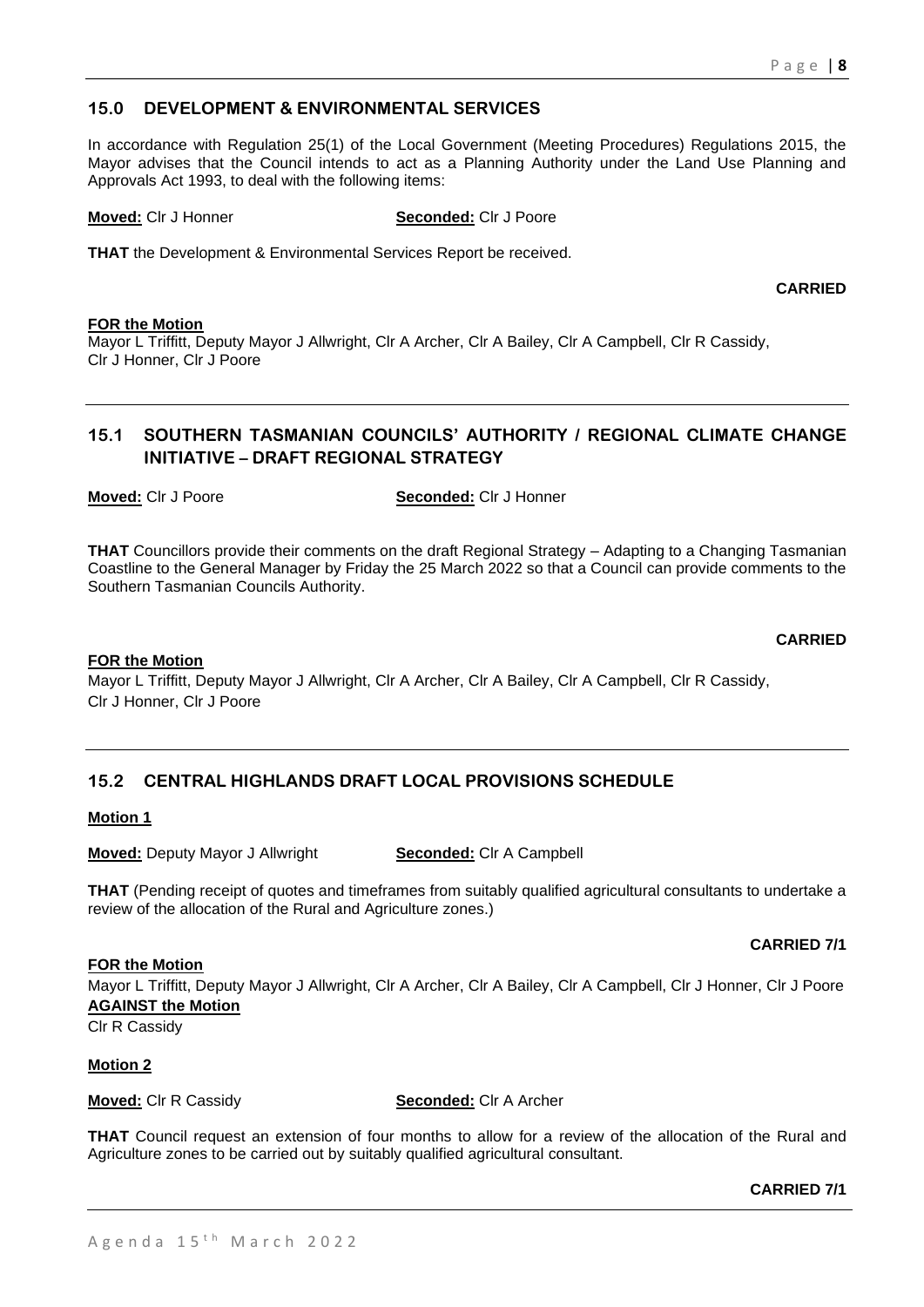## **FOR the Motion** Mayor L Triffitt, Deputy Mayor J Allwright, Clr A Archer, Clr A Bailey, Clr A Campbell, Clr R Cassidy Clr J Honner, **AGAINST the Motion**

Clr J Poore

## **15.3 REQUEST FOR LANDOWNER CONSENT TO LODGE DEVELOPMENT APPLICATION: 3457 LYELL HIGHWAY, GRETNA**

**Moved:** Clr A Bailey **Seconded:** Clr J Poore

**THAT** Council agree to provide landowner consent for the lodgement of a Development Application under Section 52 (1B) of the *Land Use Planning and Approvals Act 1993* for an extension and alterations (2 pods for storage of PPE clothing) at 3457 Lyell Highway, Gretna; and

**THAT** the General Manager be authorised to sign the landowner consent.

## **CARRIED**

## **FOR the Motion**

Mayor L Triffitt, Deputy Mayor J Allwright, Clr A Archer, Clr A Bailey, Clr A Campbell, Clr R Cassidy, Clr J Honner, Clr J Poore

## **15.4 SHEEP DOG TRIALS – BOTHWELL RECREATION GROUND**

**Moved:** Clr R Cassidy **Seconded:** Clr A Campbell

## **THAT:**

- 1. Permission be given to the Tasmanian Working Sheep Dog Association to hold sheep dog trials at the Bothwell Recreation Ground on 1, 2 and 3rd April 2022 subject to the following:
	- (a) A copy of the Public Liability Insurance for the event be provided to Council prior to the event.
	- (b) Consultation with the Works & Services Manager on ground conditions prior to the event;
	- (c) A booking being made for the ground through the Bothwell office; and
	- (d) The Tasmanian Working Sheep Dog Association be advised that the Association will need to re-apply for future sheep dog trials.
	- (e) Permission to camp at the grounds is granted
- 2. Council remit the hire fee for the use of the Bothwell Recreation Ground for the event.
- 3. Council advise the Bothwell Football Club of the dates of the event

## **CARRIED**

## **FOR the Motion**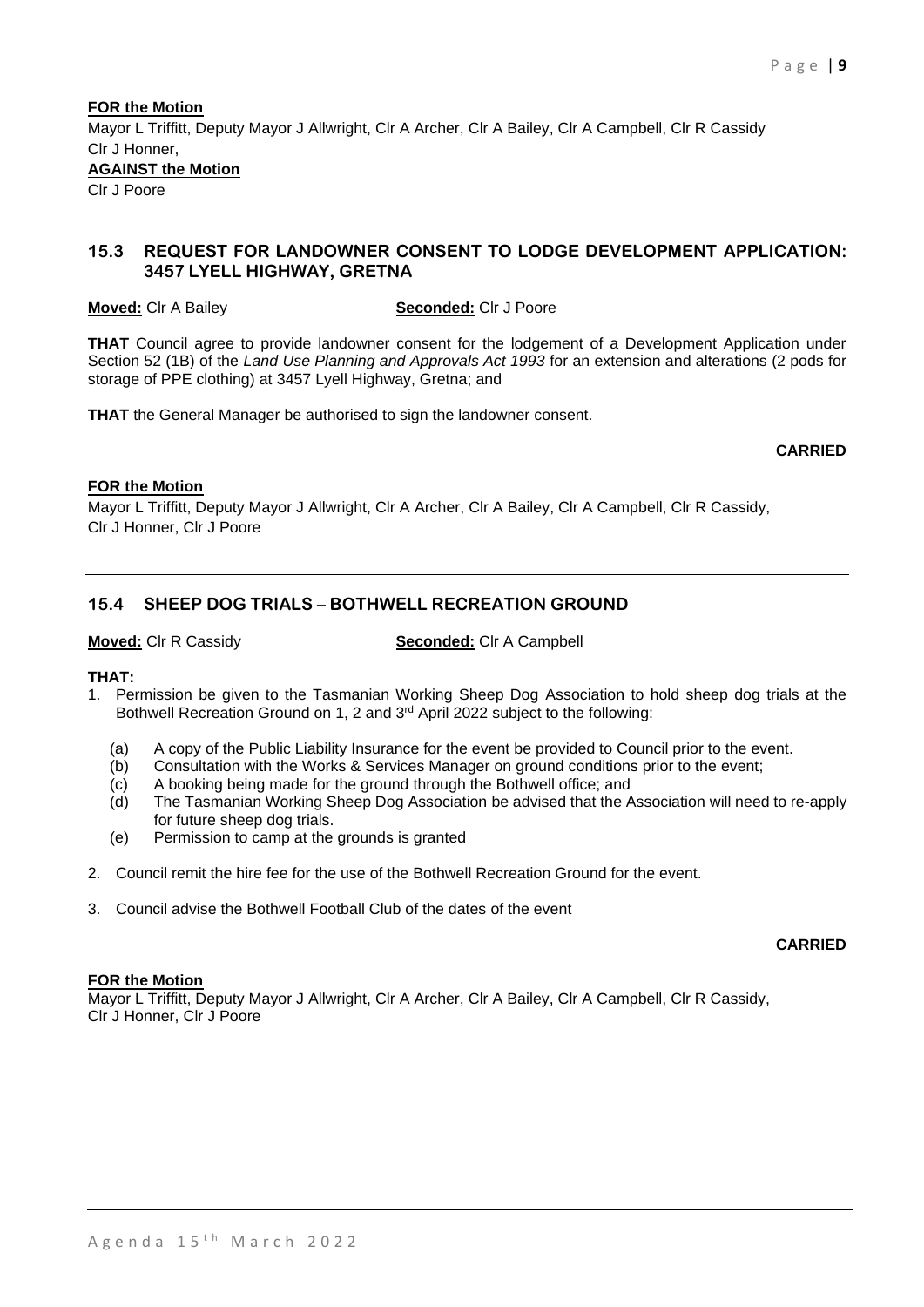## **15.5 INLAND FISHERIES SERVICE: NAMING OF TWO LAKES**

**Moved:** Clr J Honner **Seconded:** Clr A Bailey

**THAT** Council provide written support to Inland Fisheries Services for the naming of the two lakes being Lake Duncan and Lake Lynch.

**CARRIED**

## **FOR the Motion**

Mayor L Triffitt, Deputy Mayor J Allwright, Clr A Archer, Clr A Bailey, Clr A Campbell, Clr R Cassidy, Clr J Honner, Clr J Poore

## **15.6 TASMANIA HERITAGE REGISTER: REMOVAL OF ENTRIES**

**Moved:** Clr R Cassidy **Seconded:** Clr A Bailey

**THAT** future notifications of intention to remove entries from the Tasmania Heritage Register are presented to Council in a timeframe that allows for discussion and review.

**CARRIED 7/1**

## **FOR the Motion**

Mayor L Triffitt, Clr A Archer, Clr A Bailey, Clr A Campbell, Clr R Cassidy, Clr J Honner, Clr J Poore **AGAINST the Motion** Deputy Mayor J Allwright

## **15.7 WASTE TENDER UPDATE**

## *NOTED*

## **15.8 OPENING HOURS – WASTE SITES**

Below is a comparison showing the current and proposed hours.

| <b>Hamilton Refuse Disposal Site</b> |                          |                              |  |
|--------------------------------------|--------------------------|------------------------------|--|
| <b>Daylight Saving</b>               | <b>Remainder of Year</b> | <b>Proposed</b>              |  |
| 12 hours per week                    | 9 hours per week         | 12 hours per week year round |  |

| <b>Bothwell Waste Transfer Station</b> |                          |                              |  |
|----------------------------------------|--------------------------|------------------------------|--|
| Daylight Saving                        | <b>Remainder of Year</b> | <b>Proposed</b>              |  |
| 10 hours per week                      | 6 hours per week         | 12 hours per week year round |  |

| <b>Bronte Park Waste Transfer Station</b> |                          |                              |  |  |
|-------------------------------------------|--------------------------|------------------------------|--|--|
| <b>Daylight Saving</b>                    | <b>Remainder of Year</b> | <b>Proposed</b>              |  |  |
| 11 hours per week                         | 7 hours per week         | 12 hours per week year round |  |  |
| <b>Plus Monday Public Holidays</b>        |                          |                              |  |  |
| 3 hours per day                           | 3 hours per day          | 4 hours per day              |  |  |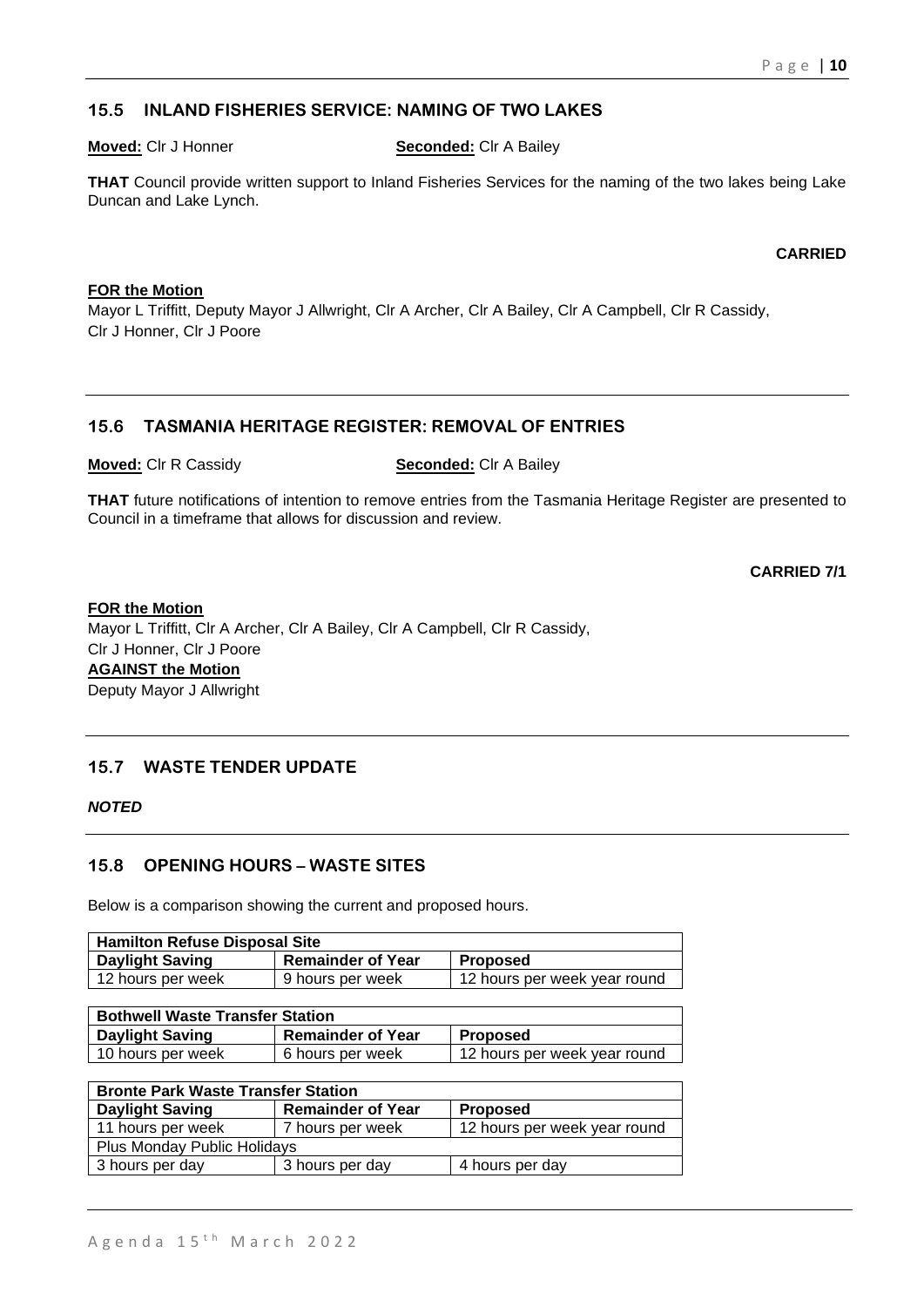| <b>Miena Waste Transfer Station</b> |                          |                              |  |  |
|-------------------------------------|--------------------------|------------------------------|--|--|
| <b>Daylight Saving</b>              | <b>Remainder of Year</b> | <b>Proposed</b>              |  |  |
| 9 hours per week                    | 6 hours per week         | 12 hours per week year round |  |  |
| <b>Plus Monday Public Holidays</b>  |                          |                              |  |  |
| 3 hours per day                     | 3 hours per day          | 4 hours per day              |  |  |

This matter was discussed at the Waste Committee Meeting held on Wednesday 2<sup>nd</sup> March 2022 with the Waste Committee endorsing the proposed increase and standardising of the opening days and hours at all waste sites.

#### **Moved:** Clr J Poore **Seconded:** Clr R Cassidy

**THAT** a decision be deferred in relation to change in operating hours of waste sites until associated costs are available to allow for consideration at Council's budget deliberations.

## **CARRIED**

## **FOR the Motion**

Mayor L Triffitt, Deputy Mayor J Allwright, Clr A Archer, Clr A Bailey, Clr A Campbell, Clr R Cassidy, Clr J Honner, Clr J Poore

## **15.9 WASTE LEVY PRESENTATION**

**Moved:** Clr J Honner **Seconded:** Clr R Cassidy

THAT LGAT representative be invited to a future meeting of Council to present the PowerPoint presentation on the Waste Levy

**CARRIED** 

## **FOR the Motion**

Mayor L Triffitt, Deputy Mayor J Allwright, Clr A Archer, Clr A Bailey, Clr A Campbell, Clr R Cassidy, Clr J Honner, Clr J Poore

## **15.10 UPDATE ON REPAIRS TO OUSE HALL - OUSE & HIGHLANDS COMMUNITY ALIVE**

**Moved:** Clr Deputy Mayor J Allwright **Seconded:** Clr J Poore

**THAT** the Manager DES provide costings for the Ouse Hall repairs for consideration at Council's budget deliberations.

## **CARRIED 7/1**

## **FOR the Motion**

Mayor L Triffitt, Deputy Mayor J Allwright, Clr A Archer, Clr A Bailey, Clr A Campbell, Clr J Honner, Clr J Poore **AGAINST the Motion**

Clr R Cassidy

## **15.11 DES BRIEFING REPORT**

## **PLANNING PERMITS ISSUED UNDER DELEGATION**

The following planning permits have been issued under delegation during the past month.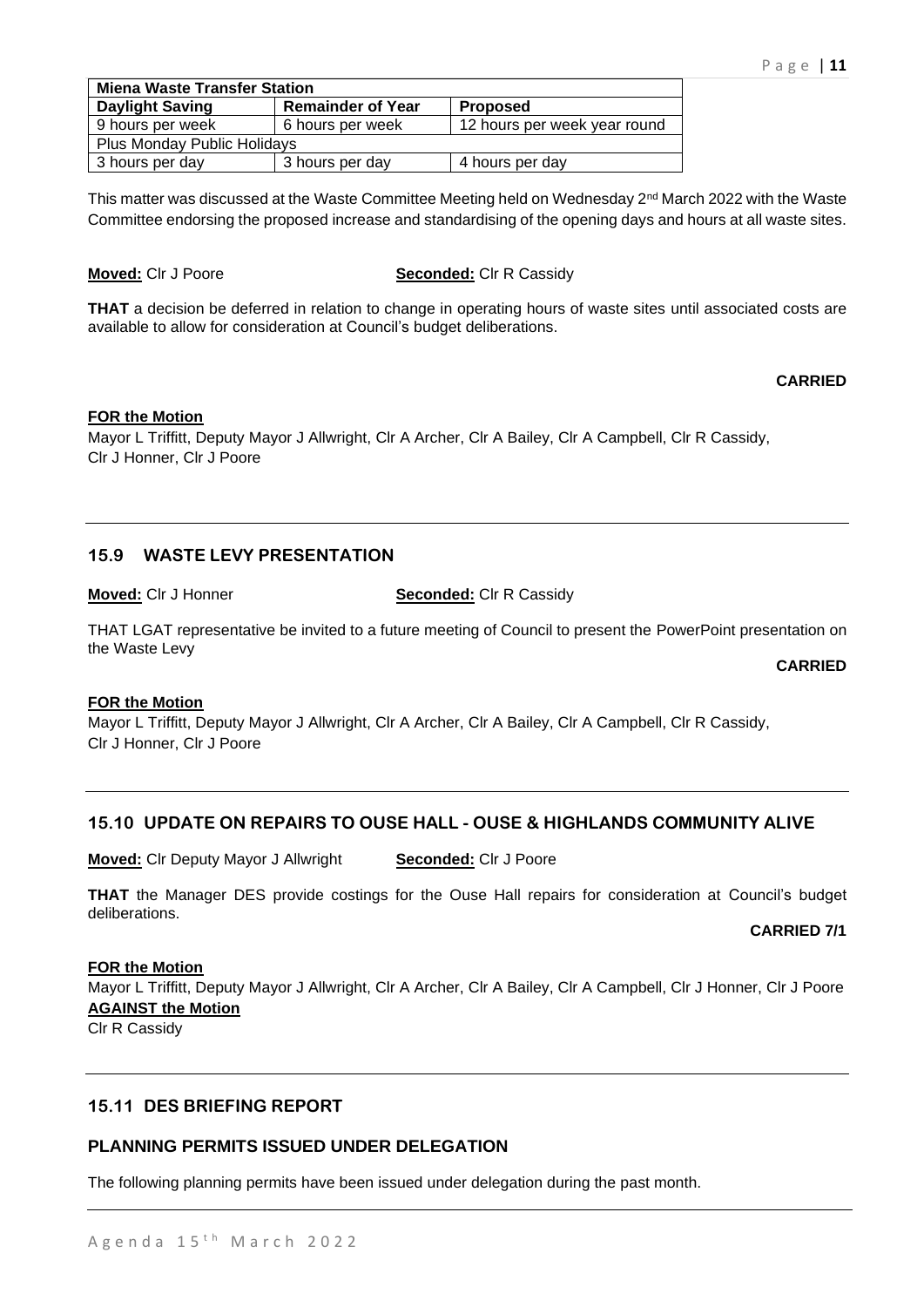## **NO PERMIT REQUIRED**

| DA NO.       | <b>APPLICANT</b>     | <b>LOCATION</b>                     | <b>PROPOSAL</b>                         |
|--------------|----------------------|-------------------------------------|-----------------------------------------|
| 2022 / 00014 | T J & F J Horan      | 13 Warner Road, Breona              | <b>Outbuilding (Shipping Container)</b> |
| 2022 / 00018 | Lachlan Walsh Design | 2 Pauciflora Drive, London<br>_akes | Dwelling                                |

#### **DISCRETIONARY**

| DA NO.       | <b>APPLICANT</b>                     | <b>LOCATION</b>                                                            | <b>PROPOSAL</b>                       |
|--------------|--------------------------------------|----------------------------------------------------------------------------|---------------------------------------|
| 2021 / 00119 | Longview Design &<br><b>Drafting</b> | 491 Upper MIII Road, Hamilton                                              | Veranda & Landscaping                 |
| 2022 / 00003 | P & M Cassar-Smith                   | Ellendale Road, Ellendale (CT<br>228964/1)                                 | Dwelling                              |
| 2021 / 00071 | Rogerson & Birch<br>Surveyors        | (Part Of) 691 Ellendale Road &<br>CT 165870/4 Ellendale Road,<br>Ellendale | <b>Boundary Reorganisation</b>        |
| 2022 / 00007 | G B Tobin                            | 11 Warner Road, Breona                                                     | Dwelling Additions and<br>Alterations |

#### **ANIMAL CONTROL**

#### **IMPOUNDED DOGS**

No dogs have been impounded during the past month.

## **STATISTICS AS OF 9 MARCH 2022**

#### **Registrations**

Total Number of Dogs Registered in 2020/2021 Financial Year – 978

2021/2022 renewal have been issued.

- Number of Dogs Currently Registered 923
- Number of Dogs Pending Re-Registration 29

#### **Kennel Licences**

Total Number of Kennel Licences Issued for 2020/2021 Financial Year – 29

2021/2022 Renewal have been Issued.

- Number of Licenses Issued 30
- Number of Licences Pending 0

*Mr G Rogers Manager DES left the meeting at 11.00*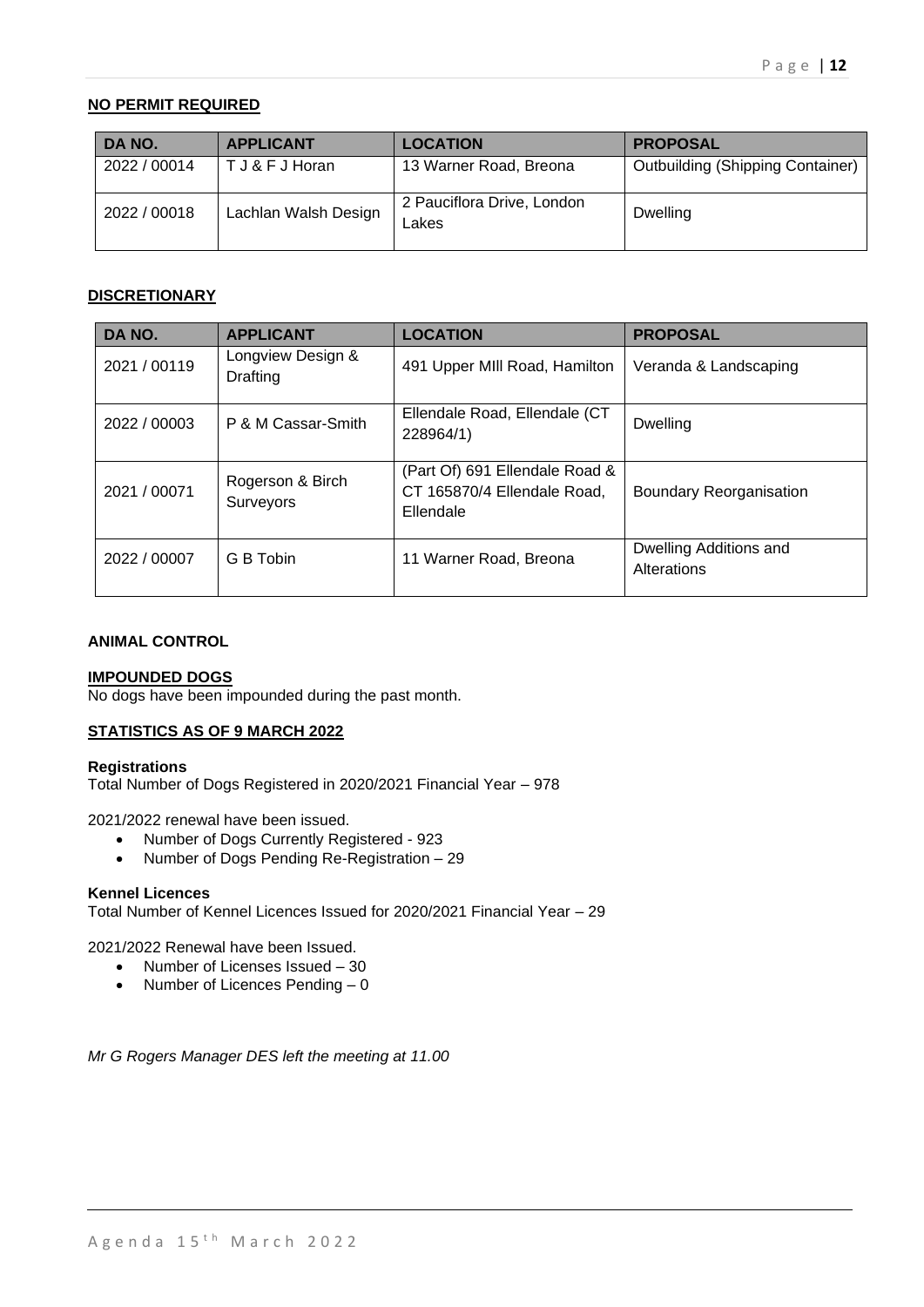## **AGENDA ITEM 7 - DEPUTATIONS**

**Moved:** Clr A Campbell **Seconded:** Clr J Honner

**THAT** Council moved back to Item 7 Deputations

**CARRIED**

## **FOR the Motion**

Mayor L Triffitt, Deputy Mayor J Allwright, Clr A Archer, Clr A Bailey, Clr A Campbell, Clr R Cassidy, Clr J Honner, Clr J Poore

*Mr J Branch Manager Works & Services attended the meeting at 11.10*

## **7.1 JOSIE KELMAN, EXECUTIVE OFFICER, THE DERWENT CATCHMENT PROJECT –**

The following points were discussed:

1. State of the Clyde River – what can be done –

- A applying for funds through Landcare Action Funds Grant for river health
- B work with Manager Works & Services to address issues at Croakers Alley

2. Catchment Plan funding - one of the components of this funding is river restoration program and water quality outcomes

3. Drought Funds – funds for an additional role within the Derwent Catchment Project team

4. Weed Management Plan - CHC

**Moved:** Deputy Mayor J Allwright **Seconded:** Clr A Bailey

**THAT** Council's Works Manager prepare costings in conjunction with the Derwent Catchment Project Coordinator for consideration at Council's budget deliberations to expand weed management on roadsides within Council's Road Network.

#### **CARRIED**

## **FOR the Motion**

Mayor L Triffitt, Deputy Mayor J Allwright, Clr A Archer, Clr A Bailey, Clr A Campbell, Clr R Cassidy, Clr J Honner, Clr J Poore

## **7.2 HAMILTON SHOW SOCIETY – JACK BEATTIE, PRESIDENT OF THE HAMILTON SHOW SOCIETY AND YVONNE MILLER, HALL OF INDUSTRIES COORDINATOR**

Jack thanked Council for the support given to the Hamilton Show Society Committee in preparing for the event and throughout the event.

## **Home Industries Building – Yvonne Miller**

Points discussed: Re Hall of Industries Building

- major maintenance is required to bring the building up to a satisfactory state
- concerns were raised over health and safety issues with existing building
- fit for purpose building best solution going forward apply for grant funds

#### **RESOLVED THAT**

Council defers making a decision until the Hamilton Show Society Committee have met and discussed the preferred solution for the upgrade/repairs of the Hall of Industries Building. Jack to attend the next meeting of Council to discuss the outcome.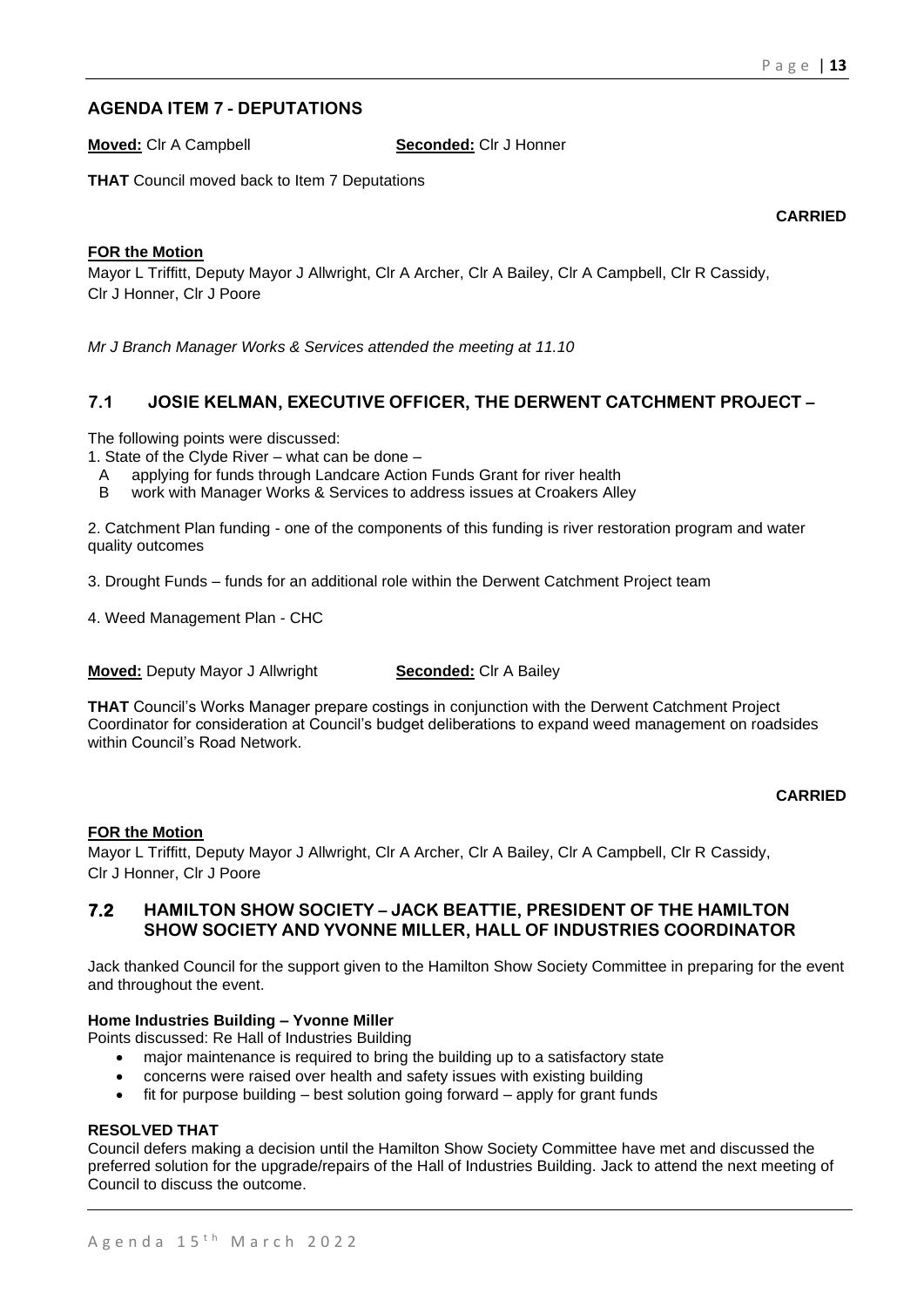## **Assets and Infrastructure at the Hamilton Showgrounds**

Points discussed:

- Concern over damage to Council and the Show Society's infrastructure by wandering livestock
- Fencing upgrades and repairs
- Negotiations with neighbouring landowner in controlling wandering livestock

## **Motion 1**

**Moved:** Clr R Cassidy **Seconded:** 

**THAT** Council write to the neighbouring landowner expressing it is Council's priority to protect the integrity of its assets at all costs.

Lapsed

## **Motion 2**

**Moved:** Clr A Campbell **Seconded:** Deputy Mayor J Allwright

**THAT** the delegated Councillors meet with the neighbouring landowner to reach a resolution.

#### **FOR the Motion**

Deputy Mayor J Allwright, Clr A Bailey, Clr A Campbell, Clr J Honner, **AGAINST the Motion** Mayor L Triffitt, Clr A Archer, Clr R Cassidy, Clr J Poore

#### **Motion 3**

**Moved:** Clr J Poore **Seconded:** Clr R Cassidy

**THAT** Council seek legal advice regarding what options are available to rectifying the issue with damage to Council's assets by livestock from the neighbouring landowner.

Lapsed

**Motion 4**

**Moved:** Clr R Cassidy **Seconded:** Clr A Bailey

THAT Council acquire the said parcel of land

Lapsed

## **Motion 5**

**Moved:** Deputy Mayor J Allwright **Seconded:** Clr R Cassidy **THAT** Council obtain further information including maps of the area and defer the decision until the April meeting.

## **CARRIED 7/1**

LOST 4/4

## **FOR the Motion**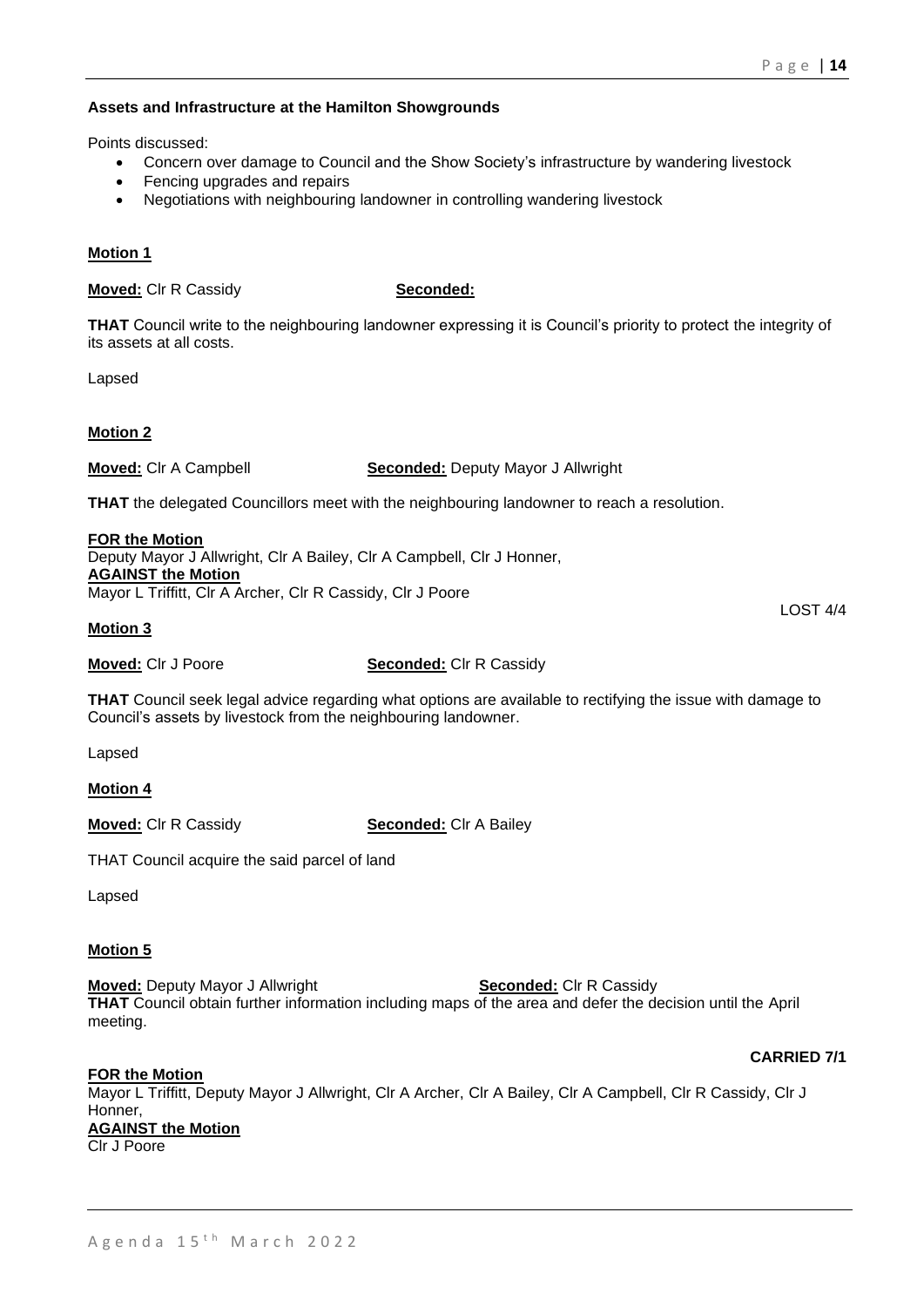## **16.0 WORKS & SERVICES**

**Moved:** Clr R Cassidy **Seconded:** Clr A Bailey

**THAT** the Works & Services Report be received.

**CARRIED**

#### **FOR the Motion**

Mayor L Triffitt, Deputy Mayor J Allwright, Clr A Archer, Clr A Bailey, Clr A Campbell, Clr R Cassidy, Clr J Honner, Clr J Poore

## **16.1 BLACK SUMMER BUSHFIRE RECOVERY GRANT**

**Moved:** Clr J Honner **Seconded:** Clr J Poore

**THAT** Council authorise the Works and Service Manager to sign the Black Summer Bushfire Recovery Grants Program - BSBR000468 Procure 2 Variable Messaging Boards grant agreement on the portal.

## **CARRIED**

#### **FOR the Motion**

Mayor L Triffitt, Deputy Mayor J Allwright, Clr A Archer, Clr A Bailey, Clr A Campbell, Clr R Cassidy, Clr J Honner, Clr J Poore

## **16.2 TARGA TASMANIA 2022 ROAD CLOSURE APPLICATION**

**Moved:** Deputy Mayor J Allwright **Seconded:** Clr R Cassidy

**THAT** Council Works and Services Manager write to Targa stating that Council have no objection and are aware of the event.

## **CARRIED**

## **FOR the Motion**

Mayor L Triffitt, Deputy Mayor J Allwright, Clr A Archer, Clr A Bailey, Clr A Campbell, Clr R Cassidy, Clr J Honner, Clr J Poore

## **16.3 SPORT & RECREATION EQUIPMENT GRANT PROGRAM**

**Moved:** Clr J Honner **Seconded:** Clr A Bailey

**THAT** Council authorise the General Manager to sign the grant deed for the Sport and Recreation Equipment Grant.

## **CARRIED**

## **FOR the Motion**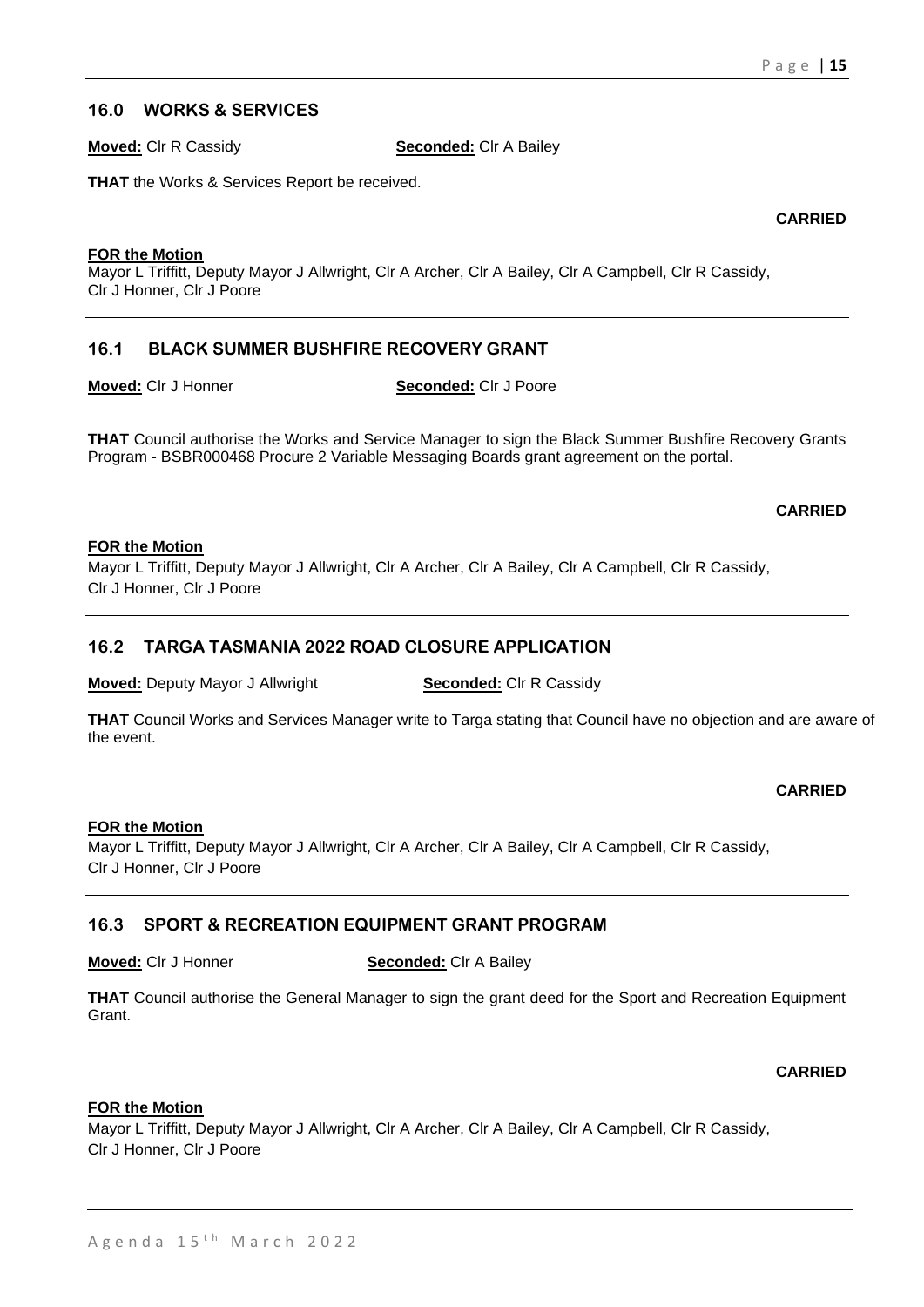## **16.4 CROAKERS ALLEY – FOOT BRIDGE - UPDATE**

Noted

## **16.5 KOMATSU GRADER**

Noted

## **18.0 SUPPLEMENTARY AGENDA**

**RESOLVED THAT** the Council move to Supplementary Agenda Item 18.1 - Highlands Lakes Road 'Little Den Creek'

## **18.1 HIGHLANDS LAKES ROAD 'LITTLE DEN CREEK'**

**Moved:** Clr R Cassidy **Seconded:** Clr A Campbell

**THAT** Council send a letter to the Honourable Roger Jaensch MP, The Minister for State Growth:

- (a) asking when the Highlands Lake Road, near 'Little Den Creek' will be repaired; and
- (b) When will safety barriers be installed

**CARRIED**

#### **FOR the Motion**

Mayor L Triffitt, Deputy Mayor J Allwright, Clr A Archer, Clr A Bailey, Clr A Campbell, Clr R Cassidy, Clr J Honner, Clr J Poore

*Mr J Branch Manager Works & Services left the meeting at 12.03*

## **17.0 ADMINISTRATION**

## **17.1 REMISSIONS UNDER DELEGATION**

The General Manager has granted the following remission under delegation:

03-0224-01173 \$27.70 Penalty on property sold

**Moved:** Cir J Honner **Seconded:** Cir R Cassidy

**THAT** the remission under delegation be noted.

#### **CARRIED**

## **FOR the Motion**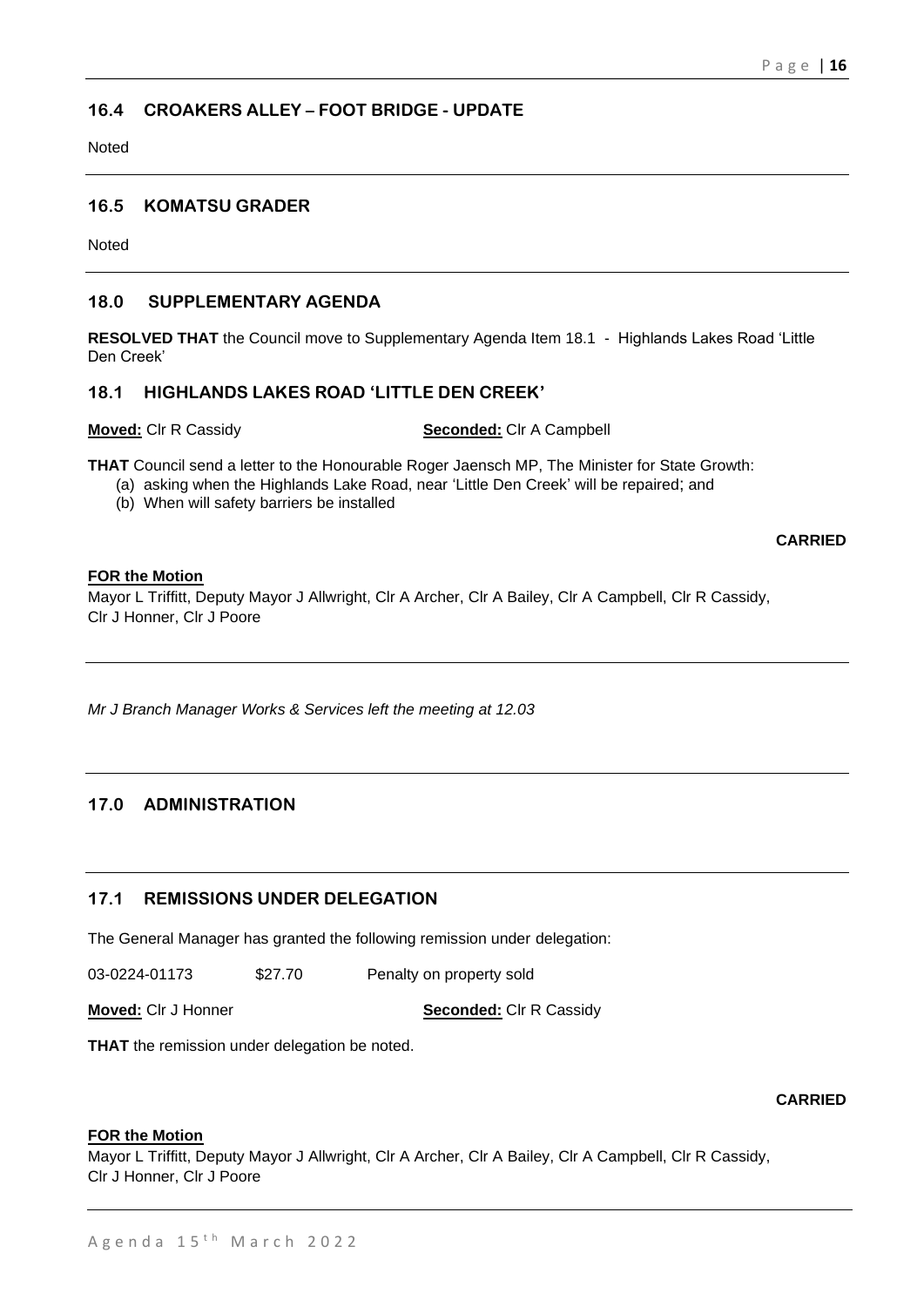## **17.2 FUTURE FOR LOCAL GOVERNMENT REVIEW**

*Noted* 

## **17.3 BLACK SUMMER BUSHFIRE RECOVERY GRANT – BSBR000190 BRONTE PARK COMMUNITY 'GET TOGETHER' MEETING, FAMILY AREA PLAYGROUND**

**Moved:** Clr J Honner **Seconded:** Clr A Bailey

- **1. THAT** Council allocate \$15,000 in the 2022/23 capital works budget to the Bronte Park Community 'Get Together' Meeting, Family Area Playground, to ensure it meets the requirements of the grant funding deed; and
- **2. THAT** Council authorise the Deputy General Manager or the General Manager to sign the Black Summer Bushfire Recovery Grants Program - BSBR000190 Bronte Park Community 'Get Together' Meeting, Family Area Playground grant agreement on the portal.

#### **CARRIED**

#### **FOR the Motion**

Mayor L Triffitt, Deputy Mayor J Allwright, Clr A Archer, Clr A Bailey, Clr A Campbell, Clr R Cassidy, Clr J Honner, Clr J Poore

## **17.4 BLACK SUMMER BUSHFIRE RECOVERY GRANT – BSBR000378 HAMILTON MULTIPURPOSE COMMUNITY RECOVERY BUILDING**

**Moved:** Clr R Cassidy **Seconded:** Clr J Honner

**THAT** Council authorise the Deputy General Manager or the General Manager to sign the Black Summer Bushfire Recovery Grants Program - BSBR000378 Hamilton multipurpose community recovery building grant agreement on the portal.

## **CARRIED**

## **FOR the Motion**

Mayor L Triffitt, Deputy Mayor J Allwright, Clr A Archer, Clr A Bailey, Clr A Campbell, Clr R Cassidy, Clr J Honner, Clr J Poore

## **17.5 BLACK SUMMER BUSHFIRE RECOVERY GRANT – BSBR000327 PLAY EQUIPMENT BOTHWELL**

**Moved:** Clr R Cassidy **Seconded:** Clr J Honner

**THAT** Council authorise the General Manager to sign the Black Summer Bushfire Recovery Grants Program - BSBR000327 Play Equipment Bothwell grant agreement on the portal.

## **CARRIED**

#### **FOR the Motion**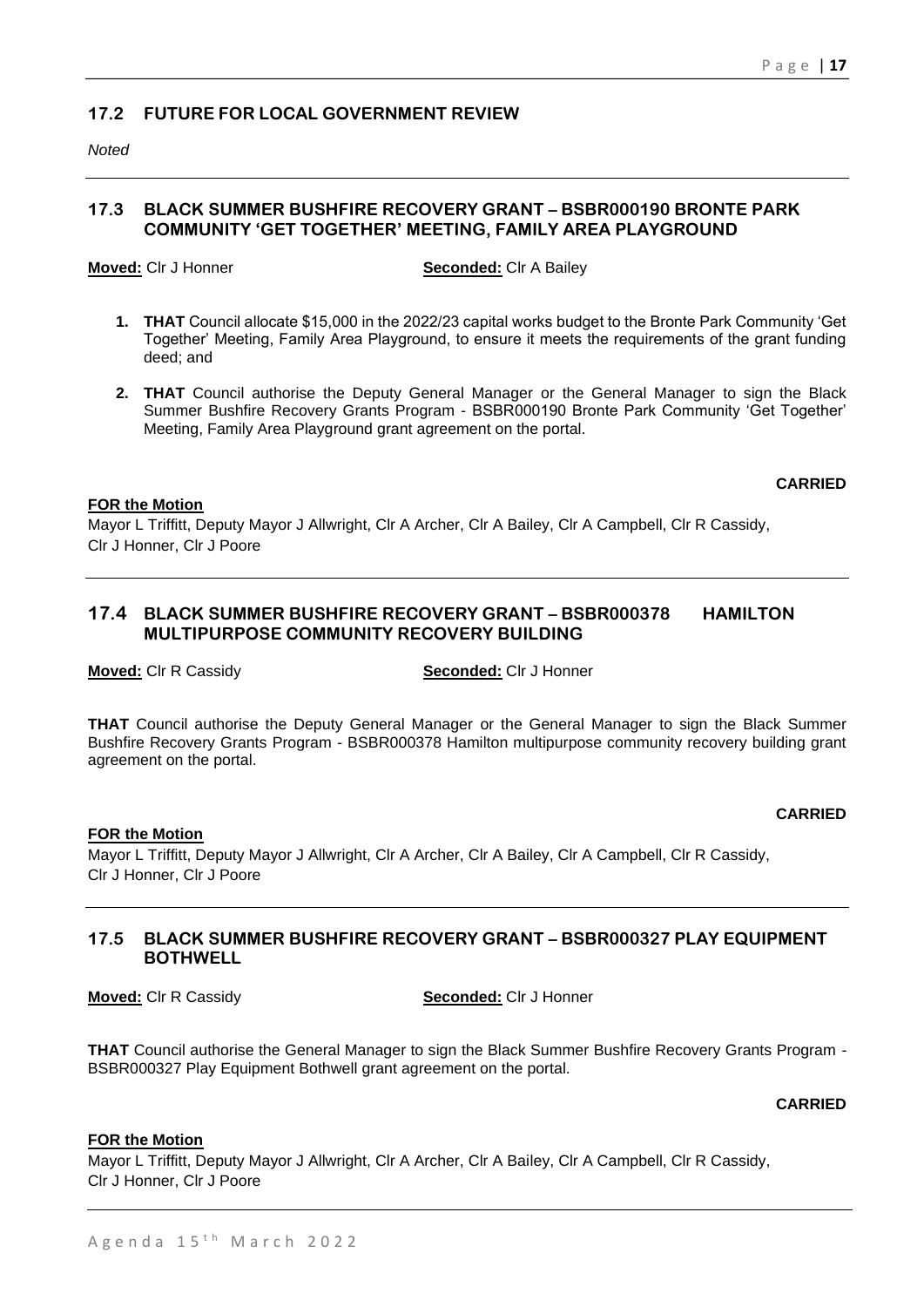## **17.6 IMMUNE DEFICIENCIES FOUNDATION AUSTRALIA FUNDING SUPPORT 2022**

**Moved:** Clr R Cassidy **Seconded:** Clr J Honner

**THAT** Council donate \$240 to the Immune Deficiencies Foundation Australia Annual Fundraising event "Razzamatazz".

#### **CARRIED**

#### **FOR the Motion**

Mayor L Triffitt, Deputy Mayor J Allwright, Clr A Archer, Clr A Bailey, Clr A Campbell, Clr R Cassidy, Clr J Honner, Clr J Poore

## **17.7 HELICOPTER LANDING SITE AT BRADY'S LAKE**

**Moved:** Clr R Cassidy **Seconded:** Clr J Honner

**THAT** Council send a letter to the Honourable Roger Jaensch MP, The Minister for State Growth asking that the State Government construct a helicopter landing site near the Lyell Highway at Brady's Lake.

**CARRIED 7/1**

#### **FOR the Motion**

Mayor L Triffitt, Clr A Archer, Clr A Bailey, Clr A Campbell, Clr R Cassidy, Clr J Honner, Clr J Poore **AGAINST the Motion** Deputy Mayor J Allwright,

## **17.8 MOTION FROM AUDIT PANEL**

The Audit Panel met on Monday 28 February 2022 and reviewed the statutory financial requirements report, financial reports, risk management register and policy review.

The Audit Panel recommended that Council adopt the attached risk management register.

**Moved:** Clr J Poore **Seconded:** Deputy Mayor J Allwright

**THAT** Council adopt the Risk Management Register.

#### **FOR the Motion**

Mayor L Triffitt, Deputy Mayor J Allwright, Clr A Archer, Clr A Bailey, Clr A Campbell, Clr R Cassidy, Clr J Honner, Clr J Poore

#### **CARRIED**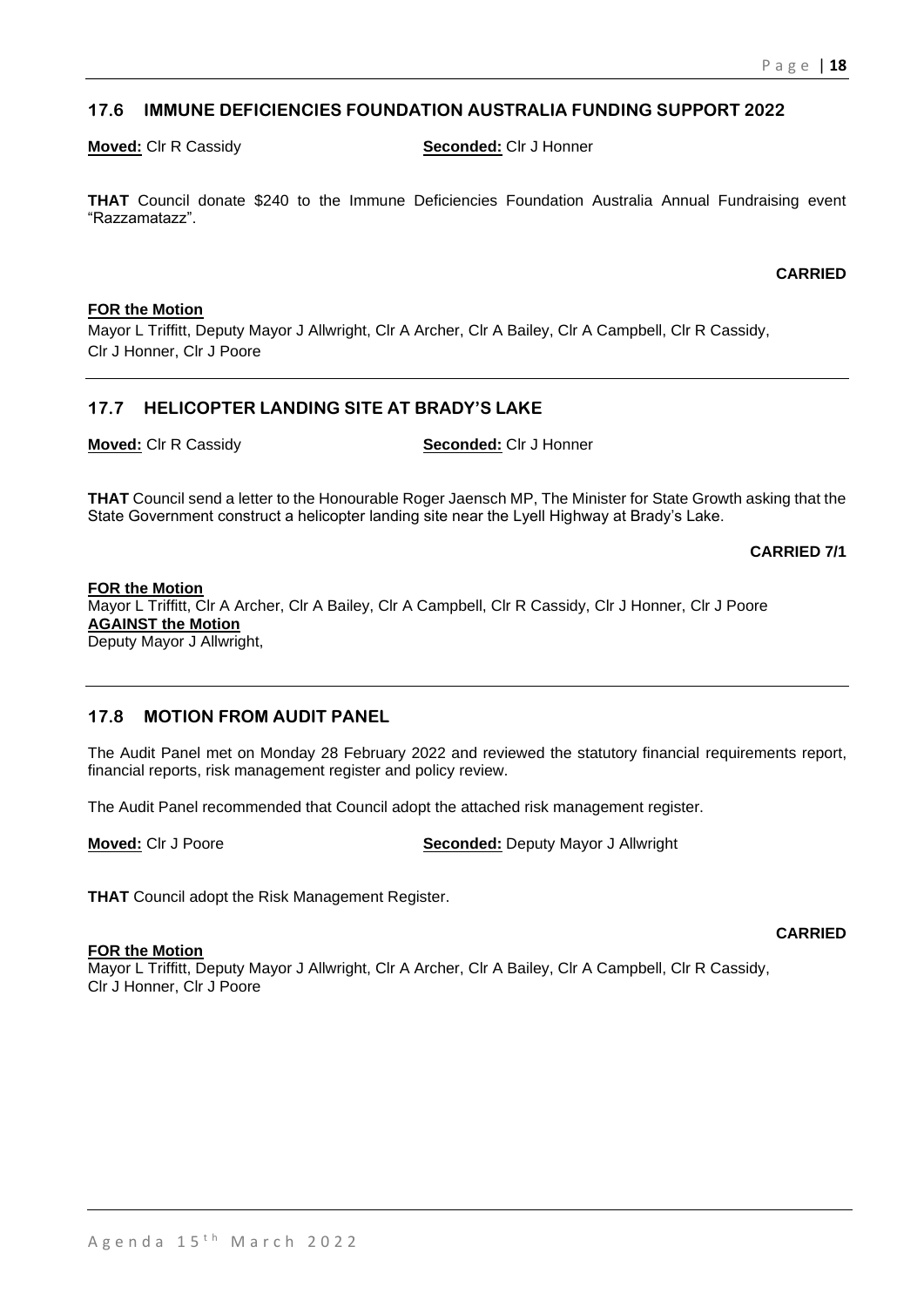## **17.9 ANZAC DAY SERVICES**

**Moved:** Clr J Honner **Seconded:** Clr J Poore

**THAT** the following Councillors assist with the preparation for the following Anzac Day Services and be appointed as emcees for the service:

Gretna Dawn Service, - Mayor L Triffitt, Clr A Bailey Hamilton 11.00am Service, – Deputy Mayor J Allwright, Clr A Bailey Bothwell 11.00am Service, - Mayor L Triffitt, Clr A Campbell, Clr J Honner, Clr J Poore Fentonbury Dawn Service, - Deputy Mayor J Allwright

**Other services** - noted Arthurs Lake Shop – Dawn Service Bronte Park – Service

Wreaths to be made available for all services

**CARRIED**

## **FOR the Motion**

Mayor L Triffitt, Deputy Mayor J Allwright, Clr A Archer, Clr A Bailey, Clr A Campbell, Clr R Cassidy, Clr J Honner, Clr J Poore

*Clr J Poore declared an interest as a member of the Bothwell Historical Society and did not vote*

## **17.10 REQUEST FROM BOTHWELL HISTORICAL SOCIETY INC.**

**Moved:** Clr J Honner **Seconded:** Clr R Cassidy

**THAT** the General Manager write to the Queen Victoria Museum in Launceston requesting the loan of a small selection of the Bothwell Literary Society Library books be available for public display in Bothwell with appropriate explanatory panels.

## **CARRIED**

## **FOR the Motion**

Mayor L Triffitt, Deputy Mayor J Allwright, Clr A Archer, Clr A Bailey, Clr A Campbell, Clr R Cassidy, Clr J Honner,

## **17.11 HYDRO TASMANIA REGIONAL ENGAGEMENT PROGRAM**

**Moved:** Clr R Cassidy **Seconded:** Clr J Honner

**THAT** Council authorise the General Manager to sign the Hydro Tasmania funding agreement - Dunrobin Park.

## **CARRIED**

#### **FOR the Motion**